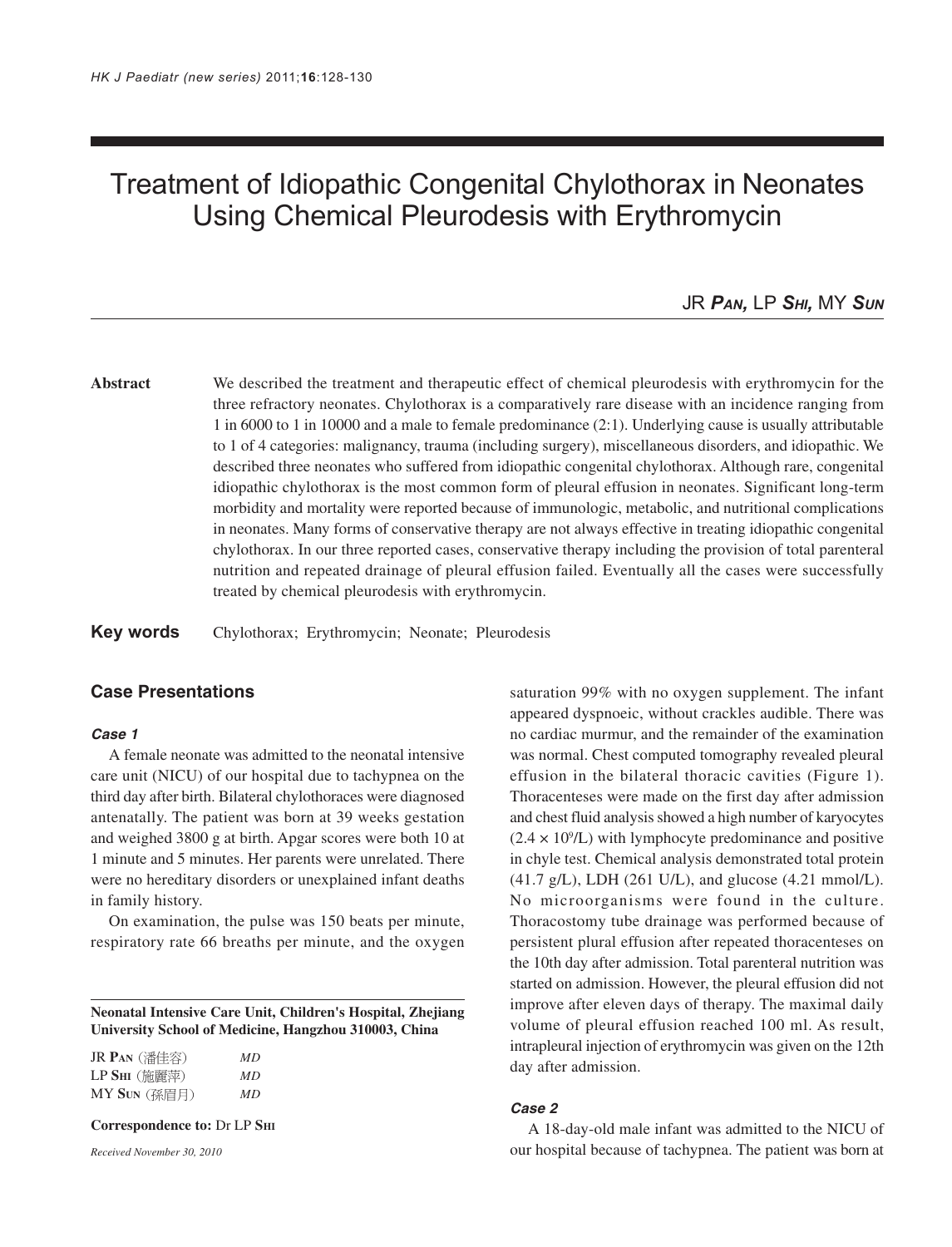

**Figure 1** Chest CT demonstrated pleural effusion in bilateral thoracic cavities.

38 $\frac{1}{7}$  weeks gestation. The infant weighed 3100 g at birth and the Apgar scores were both 10 at 1 minute and 5 minutes. Formula feeding was started 3 hours after birth. His mother had a history of induced abortion. There were no hereditary disorders in family history.

On examination, the temperature was 37.0°C, the pulse 140 beats per minute, the respiratory rate 70 breaths per minute, and the oxygen saturation 95% while breathing air. The infant appeared tachypneic and groaned, without crackles audible. Auscultation revealed decreased breath sounds on the right. There was no cardiac murmur, and the rest of the examination was normal. A chest radiograph was obtained immediately and demonstrated pleural effusion in the right thoracic cavity. The diagnosis of chylothorax was confirmed by the predominance of lymphocytes (karyocytes, 0.64 × 109 /L; lymphocytes, 80%) and positive in chyle test. After admission, total parenteral nutrition was started. Intrapleural injection of erythromycin was given on the 15th day after admission because of no significant decrease in chest tube drainage.

#### **Case 3**

A 15-day-old male infant was admitted to the NICU of our hospital because of cyanosis. The patient was born at 36 $\frac{6}{7}$  weeks gestation. The infant weighed 3000 g at birth and the Apgar scores were not available. Breast feeding started 3 hours after birth. His mother had undergone four induced abortions. There were no hereditary disorders or unexplained infant deaths in family history.

On examination, the temperature was 37.0°C, the pulse

168 beats per minute, the respiratory rate 60 breaths per minute, and the oxygen saturation 80% while breathing room air. The infant appeared tachypneic, without crackles audible. There was no cardiac murmur, and the remainder of the examination was normal. A chest radiograph revealed pleural effusion in the left thoracic cavity. The diagnosis of chylothorax was confirmed by the predominance of lymphocytes (karyocytes,  $15.7 \times 10^9$ /L; lymphocytes,  $85\%$ ) and positive in chyle test. The amount of pleural effusion did not reduce after 11 days of total parenteral nutrition therapy. Chemical pleurodesis with erythromycin was given.

# **Chemical Pleurodesis with Erythromycin**

Chemical pleurodesis with erythromycin was applied in case 1, case 2, and case 3 on the 12th, 15th, and 11th day after admission, respectively. Erythromycin (0.1 g erythromycin added to 10 ml of 5% Dextrose and 1 ml of 2% lidocaine) was injected intrapleurally in 10 minutes, and intramuscular injection of pethidine 1 mg/kg was given for pain relief. Thoracostomy tubes were clamped for 48 hours. Formula-feeding was given afterwards. Thoracostomy tubes were removed 2 days after complete disappearance of the pleural effusion with formula-feeding.

## **Results**

#### **Case 1**

There was no fluid drained after the clamps were taken away from thoracostomy tubes. Repeat chest radiograph demonstrated no pleural effusion in the bilateral thoracic cavities (Figure 2). The pleural effusion did not recur. The infant was discharged 30 days after admission. The infant was followed up, and she was well at 11 months of age.

#### **Case 2**

The right pleural effusion completely disappeared on the 19th day after admission with no recurrence. The infant was discharged 26 days after admission.

## **Case 3**

Although the amount of pleural effusion did not reduce significantly five days after chemical pleurodesis with erythromycin for the first time, chemical pleurodesis with erythromycin was given for a second time and the pleural effusion completely disappeared on the 20th day after